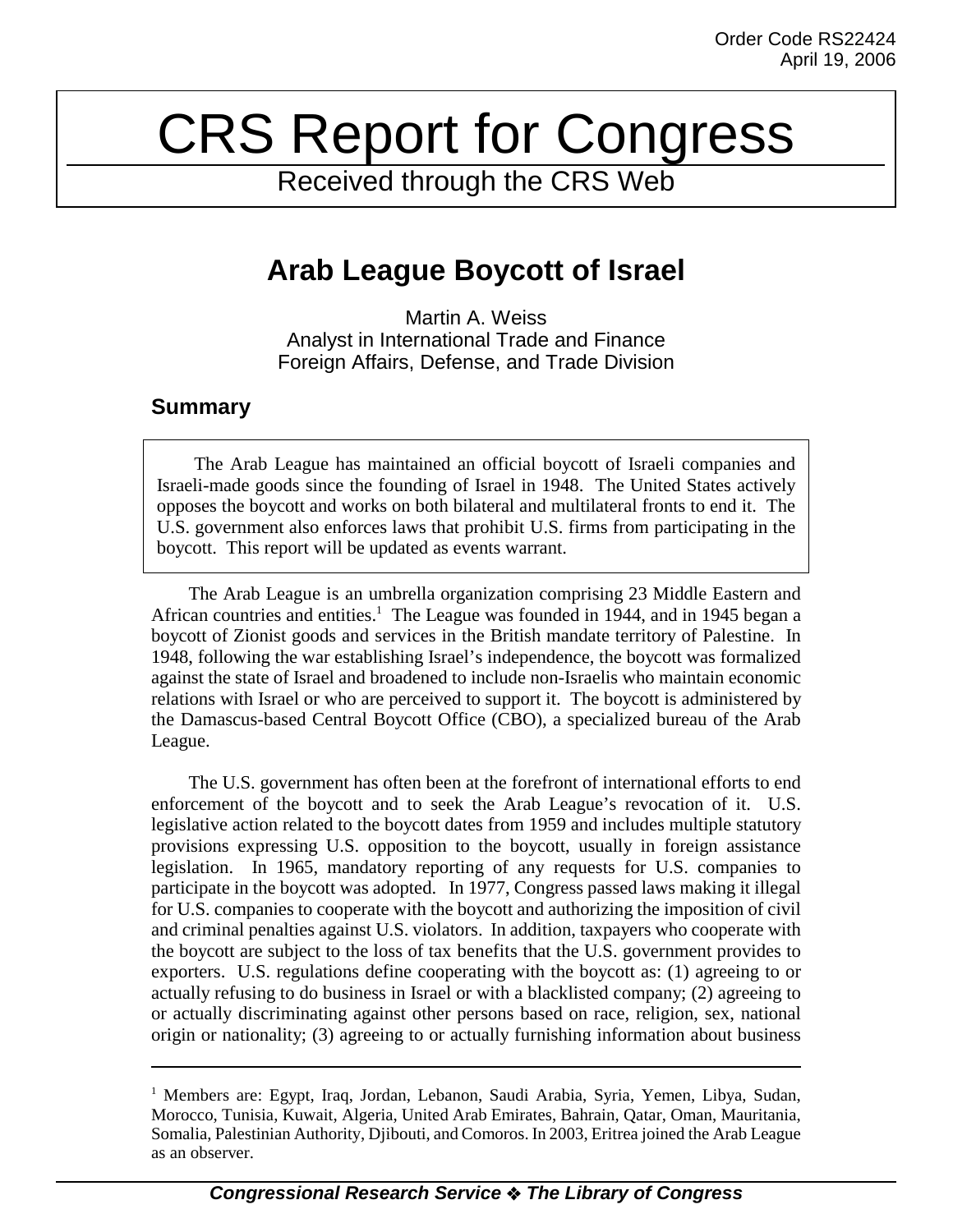relationships in Israel or with blacklisted companies; and (4) agreeing to or actually furnishing information about the race, religion, sex, or national origin of another person.

 The U.S. government participates in bilateral and multilateral negotiations with Arab League members regarding the boycott. Members of Congress periodically introduce legislation condemning the boycott and calling for increased antiboycott efforts. Most recently, Representative Clay Shaw introduced a concurrent resolution (H.Con.Res. 370) expressing the sense of Congress that Saudi Arabia, which joined the World Trade Organization (WTO) in 2005, is not living up to its WTO commitments by continuing to support the boycott. The resolution passed the House unanimously on April 5, 2006.

#### **Status of the Boycott and its Enforcement**

There are three tiers to the boycott. The primary boycott prohibits the importation of Israeli-origin goods and services into boycotting countries. The secondary boycott prohibits individuals, as well as private and public sector firms and organizations, in member countries from engaging in business with any entity that does business in Israel. The Arab League maintains a blacklist of such firms. The tertiary boycott prohibits any entity in a member country from doing business with a company or individual that has business dealings with U.S. or other firms on the Arab League blacklist.

The Arab League does not enforce the boycott itself and boycott regulations are not binding on member states. However, the regulations have been the model for various laws implemented by member countries. Under the League's recommendations, member countries should demand certificates of origin on all goods acquired from suppliers to ensure that such goods meet all aspects of the boycott.

Overall enforcement of the boycott by member countries is sporadic. Some Arab League members have limited trading relations with Israel. The Arab League does not formally or publicly state which countries enforce the boycott and which do not. Some Arab League member governments have maintained that only the Arab League, as the formal body enforcing the boycott, can revoke the boycott. Nonetheless, adherence to the boycott is an individual matter for each Arab League member and enforcement varies by state.

 There are indications that some member countries publicly support the boycott while continuing to quietly trade with Israel. According to Doron Peskin, head of research at InfoProd, a consulting firm for foreign and Israeli companies specializing in trade to Arab states, "the Arab boycott is now just lip service."<sup>2</sup> This sentiment has been echoed by Arab officials, albeit anonymously. One official commented to the Egyptian newspaper *Al-Ahram* that, "boycotting Israel is something that we talk about and include in our

<sup>2</sup> Orly Halpern, "Arab Boycott Largely Reduced to 'Lip Service,'" *Jerusalem Post*, February 28, 2006.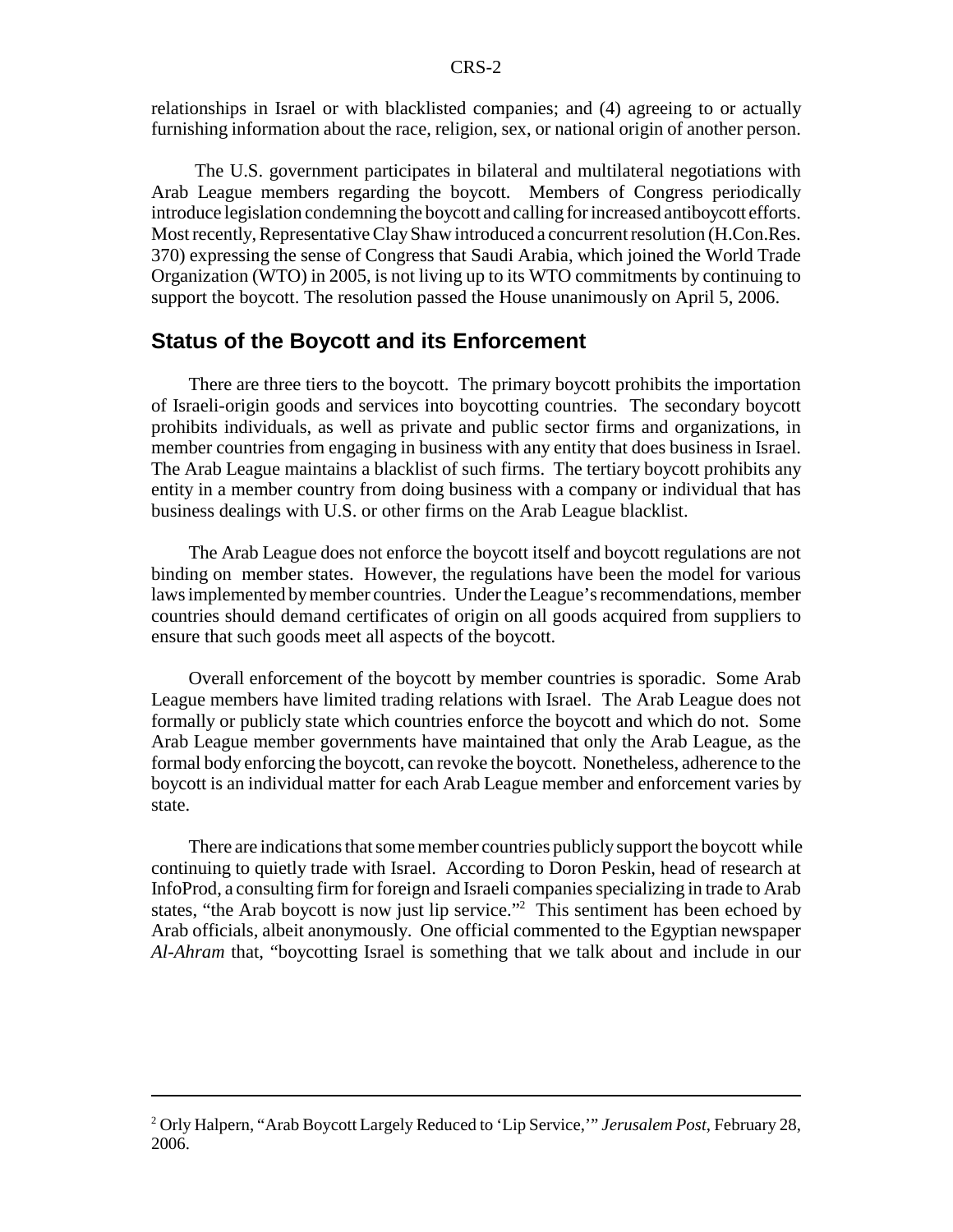official documents but it is not something that we actually carry out — at least not in most Arab states."3

Others note that enforcement of the boycott waxes and wanes with the level of intensity of the Israeli-Palestinian issue and that currently interest in boycott enforcement among Arab countries may be increasing. A possible harbinger of increased boycott activity was a March 2006 meeting of the Organization of the Islamic Conference in Saudi Arabia which brought together officials from several Middle Eastern foreign ministries to discuss measures, regulations, and conditions for boycotting Israeli products.4

Some states and entities have formally ended the boycott, or at least some aspects of it. Egypt (1979), the Palestinian Authority (1993), and Jordan (1994) signed peace treaties or agreements that ended the boycott.<sup>5</sup> Mauritania, which never applied the boycott, established diplomatic relations with Israel in 1999. In addition, Algeria, Morocco, and Tunisia do not enforce the boycott.<sup>6</sup> In 1994, the member countries of the Gulf Cooperation Council (GCC) — Bahrain, Kuwait, Oman, Qatar, Saudi Arabia, and the United Arab Emirates — announced that they would only enforce the primary boycott and in 1996, recognized that total elimination of the boycott is a necessary step for peace and economic development in the region. However, U.S. companies continue to receive requests to cooperate with the boycott from GCC member countries.

Since the boycott is sporadically applied and ambiguously enforced, its effectiveness, measured by capital or revenue denied to Israel by companies adhering to the boycott, is difficult to measure. The effect of the primary boycott appears limited since intra-regional trade is small.<sup>7</sup> Nonetheless, there is some limited trade between Israel and its Arab neighbors. In 2004, according to the Manufacturers Association of Israel (IMA), Israeli exports to Arab countries (mainly Egypt, Jordan, and the Palestinian Authority) totaled \$192 million.<sup>8</sup> Enforcement of the secondary and tertiary boycotts have decreased over time reducing their effect. This can be seen by a 1996 study that looked at the effect of the Arab boycott on the Israeli economy through the automobile market. Following a relaxation of boycott enforcement in the late 1980s through the early 1990s, foreign countries began exporting cars to Israel for the first time. The study found that if the

<sup>7</sup> For an overview of intra-regional trade, see Hassan Al-Atrash and Tarik Yousef, "Intra-Arab Trade: Is it Too Little?," World Bank Working Paper WP/00/10, January 2000.

<sup>3</sup> Dina Ezzat, "Boycott Israel? Not so simple," *Al-Ahram Weekly Online*, April 11-17, 2002.

<sup>4</sup> "World Islamic body meets to discuss boycott of Israeli goods," *BBC Monitoring Middle East,* March 14, 2006.

 $^5$  Egyptian-Israeli peace treaty, March 26, 1979, Article III, paragraph 3; Treaty of Peace between the State of Israel and the Hashemite Kingdom of Jordan, October 26, 1994, Article 7, Section 2, paragraph a; Declaration of Principles, September 10, 1993.

<sup>6</sup> *2006 National Trade Estimate Report on Foreign Trade Barriers,* United States Trade Representative, March 31, 2006.

<sup>&</sup>lt;sup>8</sup> "Exports from Israel Up, Up, Up!," *Bridges for Peace*, June 27, 2005. U.S. efforts to increase trade in the region include the Qualified Industrial Zone (QIZ) program, which allows goods jointly produced by Israel and either Jordan or Egypt to enter the United States duty free. See CRS Report RS22002, *Qualifying Industrial Zones in Jordan and Egypt*, by Mary Jane Bolle, Alfred Prados, and Jeremy M. Sharp.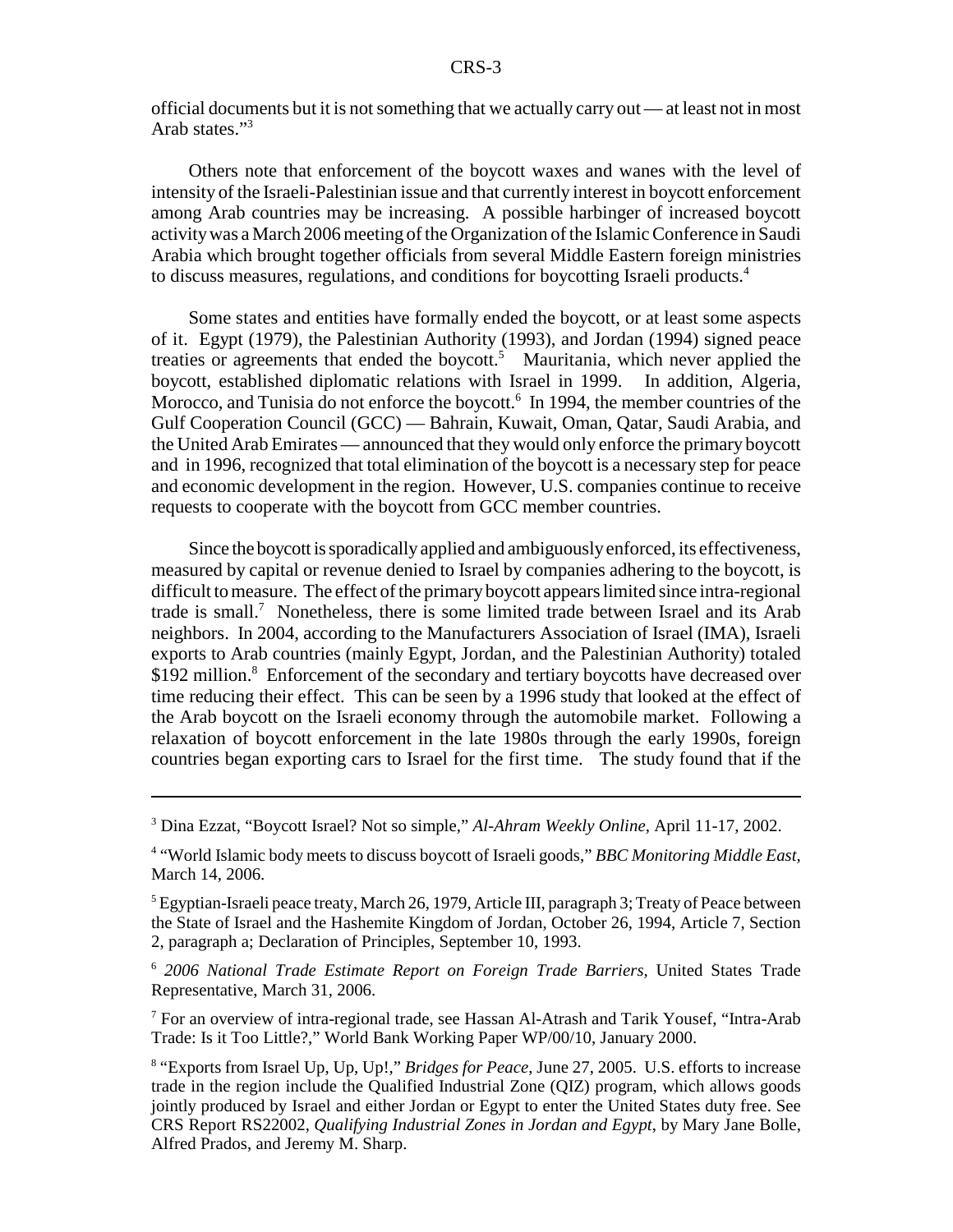boycott had continued to be enforced, and these cars did not enter the Israeli market, the Israeli car market would have been 12% smaller leading to a \$790 price increase per car. Total welfare loss for the study year, 1994, would have been \$89 million.<sup>9</sup> Thus it appears that since intra-regional trade is small, and that the secondary and primary boycotts are not aggressively enforced, the boycott does not currently have an extensive effect on the Israeli economy.

### **U.S. Activity to End the Arab League Boycott of Israel**

The U.S. government officially opposes the boycott and works to end its enforcement. For many years, language has been included in the foreign operations appropriations acts concerning the boycott. Section 535 of *the Foreign Operations, Export Financing, and Related Programs Appropriations Act, 2006* (P.L. 109-102), states that: (1) it is the sense of Congress that the Arab League boycott is an impediment to peace in the region and to United States investment and trade in the region; (2) the boycott should be revoked and the CBO disbanded; (3) all Arab League states should normalize relations with Israel; and (4) the President and the Secretary of State should continue vigorously to oppose the boycott and encourage Arab states to assume normal trading relations with Israel. U.S. embassies and government officials raise the boycott with host country officials, noting the persistence of illegal boycott requests and the impact on both U.S. firms and on the countries' ability to expand trade and investment.

The U.S. government also works to end the boycott through negotiating bilateral trade agreements and through WTO accession agreements. In 2005 and 2006, respectively, Bahrain and Oman agreed to drop the boycott as a provision of their free trade agreements (FTA) with the United States. The United States is also negotiating an FTA with the United Arab Emirates, and their enforcement of the boycott has been a contentious issue during the negotiations. Finally, Saudi Arabia officially dropped the boycott as a condition of joining the World Trade Organization in December 2005. However, it appears that these countries may continue to sporadically enforce the boycott despite their pledges to abandon it. U.S. companies continue to receive requests to participate in the boycott from all of these countries, and Saudi Arabia has discussed increasing boycott efforts against Israel despite their WTO obligations.<sup>10</sup>

**U.S. Antiboycott Laws.** The United States passed antiboycott legislation in the late 1970s to discourage U.S. individuals from cooperating with the secondary and tertiary boycotts.<sup>11</sup> These laws are currently included in the Export Administration Act

<sup>&</sup>lt;sup>9</sup> Chaim Fershtman and Neil Gandal, "The Effect of the Arab Boycott on Israel: The Automobile Market," Tel Aviv University, January 1996.

<sup>10</sup> CRS Report RS21846, *U.S.-Bahrain Free Trade Agreement*, by Martin A. Weiss; CRS Report RL33328, *Proposed U.S.-Oman Free Trade Agreement*, by Mary Jane Bolle; and CRS Issue Brief IB93113, *Saudi Arabia: Current Issues and U.S. Relations*, by Alfred B. Prados. See also CRS Issue Brief IB82008, *Israel: Background and Relations with the United States*, by Carol Migdalovitz.

 $11$  Although U.S. legislation and practices were designed to counteract the Arab League boycott of Israel, in practice, they apply to all non-sanctioned boycotts.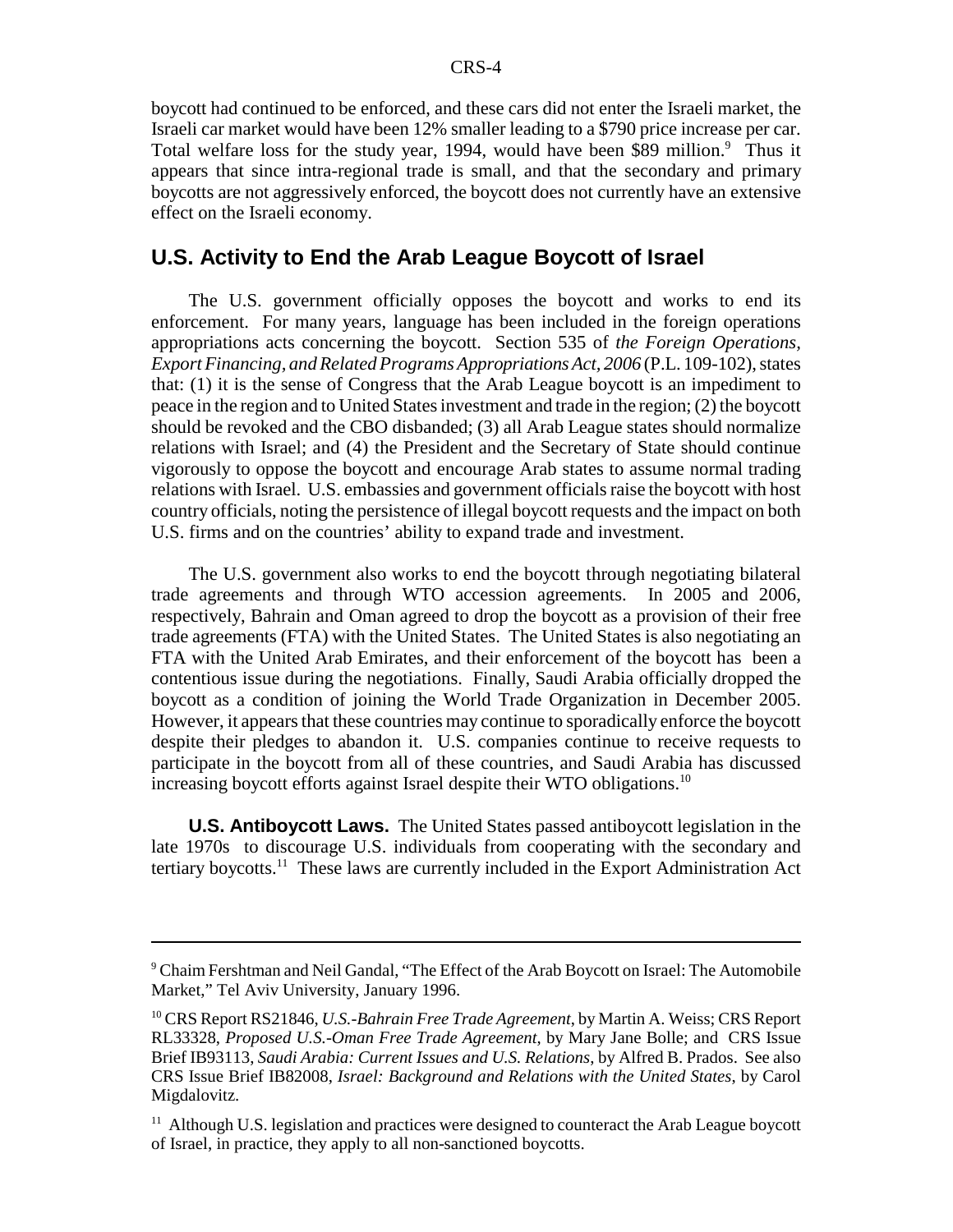of 1979 (EAA) and the Ribicoff Amendment to the Tax Reform Act of 1976 (TRA).<sup>12</sup> The export-related antiboycott provisions are administered by the Department of Commerce and prohibit U.S. persons from participating in the boycott. The Internal Revenue Service (IRS) administers tax-related antiboycott regulations that deny tax benefits to U.S. taxpayers that participate in the boycott.

**Export-Related Antiboycott Legislation.** Regulations included in section 8 of the EAA prohibits any U.S. person or company from complying with an unsanctioned foreign boycott and requires them to report requests to comply with a boycott they have received. Such requests must be reported quarterly to the Department of Commerce's Office of Antiboycott Compliance (OAC) in the Bureau of Industry and Security (BIS). These regulations are implemented in part 760 of the Department of Commerce's Export Administration Regulations (EAR).

The EAA prescribes penalties that may be imposed for violation of the antiboycott regulations. Civil penalties for violating the antiboycott provisions are a maximum fine of \$10,000 per violation and a potential loss of export privileges for a period of time. Particularly egregious cases may be referred to the Department of Justice for criminal prosecution. Criminal penalties imposed for each violation can include a fine of up to \$50,000 or five times the value of the exports involved, whichever is greater, or imprisonment for up to five years, or both. Willful violations, where the violator has knowledge that the items are also intended for any country to which exports are restricted for national security or foreign policy purposes, are punishable by fines up to \$250,000 or imprisonment for up to ten years.

The Commerce Department reports that between October 2004 and September 2005, U.S. individuals reported 1,037 requests for boycott information from 20 countries, including both members and non-members of the Arab League **(Table 2)**. The UAE is the largest requester of compliance with the boycott with 408 requests during the time period.

| <b>Country</b>                                                                         | <b>Number of Requests to Comply with</b><br>the Secondary and Tertiary Boycotts |
|----------------------------------------------------------------------------------------|---------------------------------------------------------------------------------|
| United Arab Emirates (UAE)                                                             | 408                                                                             |
| Other (Algeria, India, Iran, Malaysia, Nigeria,<br>Oman, Pakistan, Tunisia, and Yemen) | 251                                                                             |
| Lebanon                                                                                | 84                                                                              |

**Table 2. Boycott Requests Received by U.S. Companies** 

(October 2004 - September 2005)

<sup>&</sup>lt;sup>12</sup> Section 8 of The Export Administration Act of 1979 (P.L. 96-72; 50 U.S.C. app.  $§2407$ ) has expired but its provisions are continued under the authorization granted to the President in the National Emergencies Act (NEA) (P.L. 94-412; 50 U.S.C. §1601-1651) and the International Economic Emergency Powers Act (IEEPA) (P.L. 95-223; 50 U.S.C. app. §2407), most recently under Executive Order 13222 signed August 17, 2001 (66 F.R. 44025, August 22, 2001). Export regulations are at 15 C.F.R. 760.1 et seq. The Ribicoff Amendment to the Tax Reform Act of 1976 (P.L. 94-455) added section 999 to the Internal Revenue Code of 1986, as amended (26 U.S.C. §1 et seq). Tax regulations are at 26 C.F.R. §7.999-1.